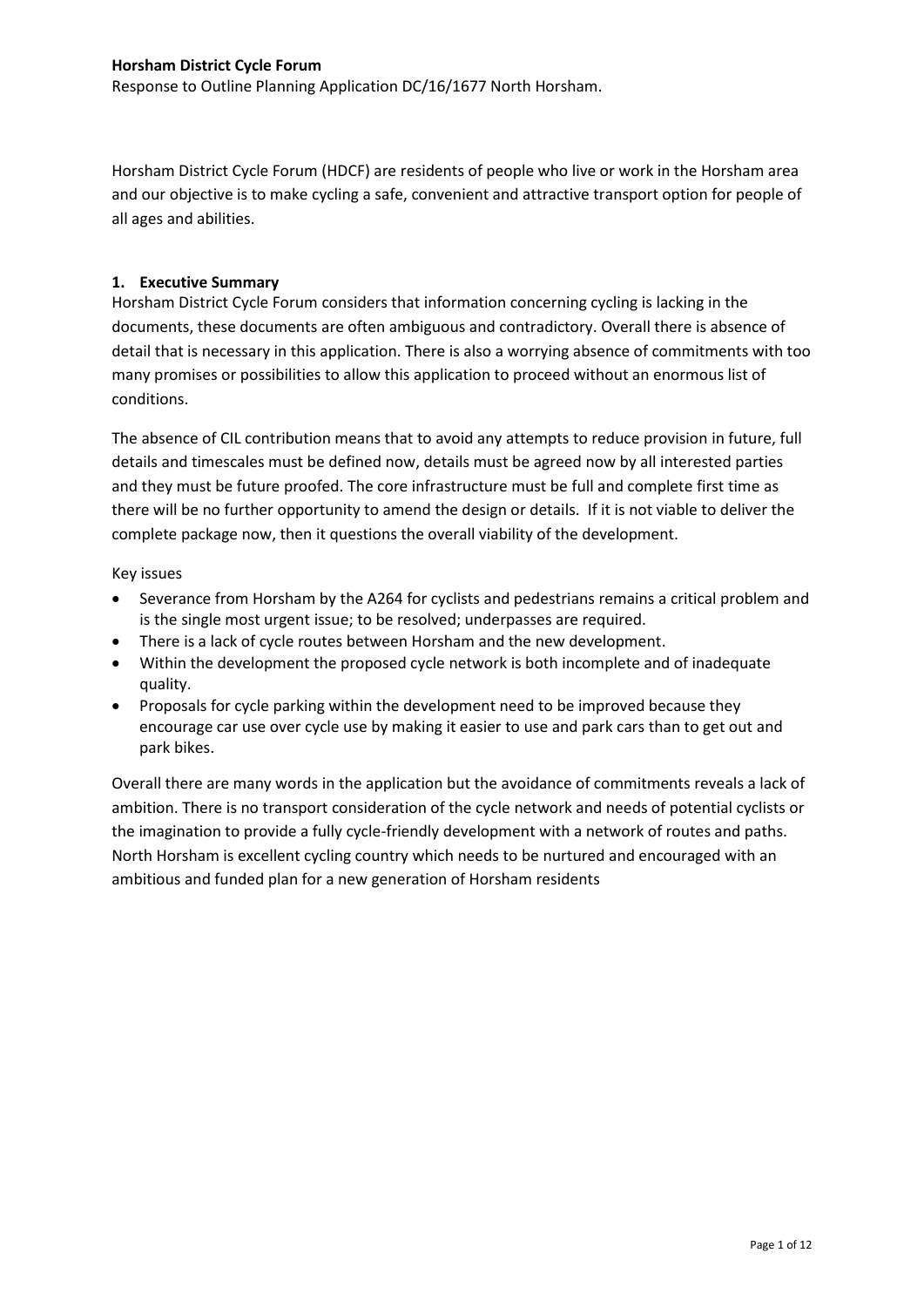Response to Outline Planning Application DC/16/1677 North Horsham.

# **2. Context of Cycling Concerns**

It is vital to obtain firm commitments to design and deliver all the core infrastructure for this development at this outline application stage, because this site will become a key expansion neighbourhood that will affect the success of the town for decades to come. Realistically, the development is likely to expand further beyond this application, so the core infrastructure takes on greater significance.

Once the road designs are in place it will almost impossible to change them, to add to them, or improve them later. Because there is no CIL, It will be virtually impossible to fund even essential infrastructure changes or improvements after the S.106 agreement is signed.

So when any changes or improvements are needed, such as public calls for increased cycle provision and infrastructure, there will be arguments that there is no funding source. Funding any changes will then be used as arguments to offset changes through reduced provision or facilities in the overall development.

The infrastructure needs to be robust and flexible enough to allow for future change and expansion. The infrastructure needs to be future-proofed at this stage.

The developer is already claiming that the development would be unviable with any CIL requirements. We expect that HDC will ensure that the viability calculations are fully opened to public scrutiny.

Cycling infrastructure is a key part of the infrastructure because:

 It is important legally: NPPF National Planning Policy Framework March 2012 has requirements to prioritise cycling

*Core planning principles* 

*17... actively manage patterns of growth to make the fullest possible use of public transport, walking and cycling, and focus significant development in locations which are or can be*  made sustainable;

So in order to achieve a level of sustainability including sustainable transport, it will be essential to minimise the severance from Horsham by the A264 that was acknowledged by the Planning Inspector.

# NPPF continues:

*4 Promoting sustainable transport* 

*32. All developments that generate significant amounts of movement should...* 

*● give priority to pedestrian and cycle movements, and have access to high quality public transport facilities;* 

*● create safe and secure layouts which minimise conflicts between traffic and cyclists or pedestrians, avoiding street clutter and where appropriate establishing home zones;* 

 West Sussex Sustainability Community Strategy 2008 – 2026 calls for cycling investment: *P9 Travel, transport and behavioural change -*

*....attractive alternatives to travelling by private car must be provided Greater consideration must be given to non-car road-users when planning transport networks and greater priority needs to be given to enhancing safety and accessibility for cyclists and pedestrians.*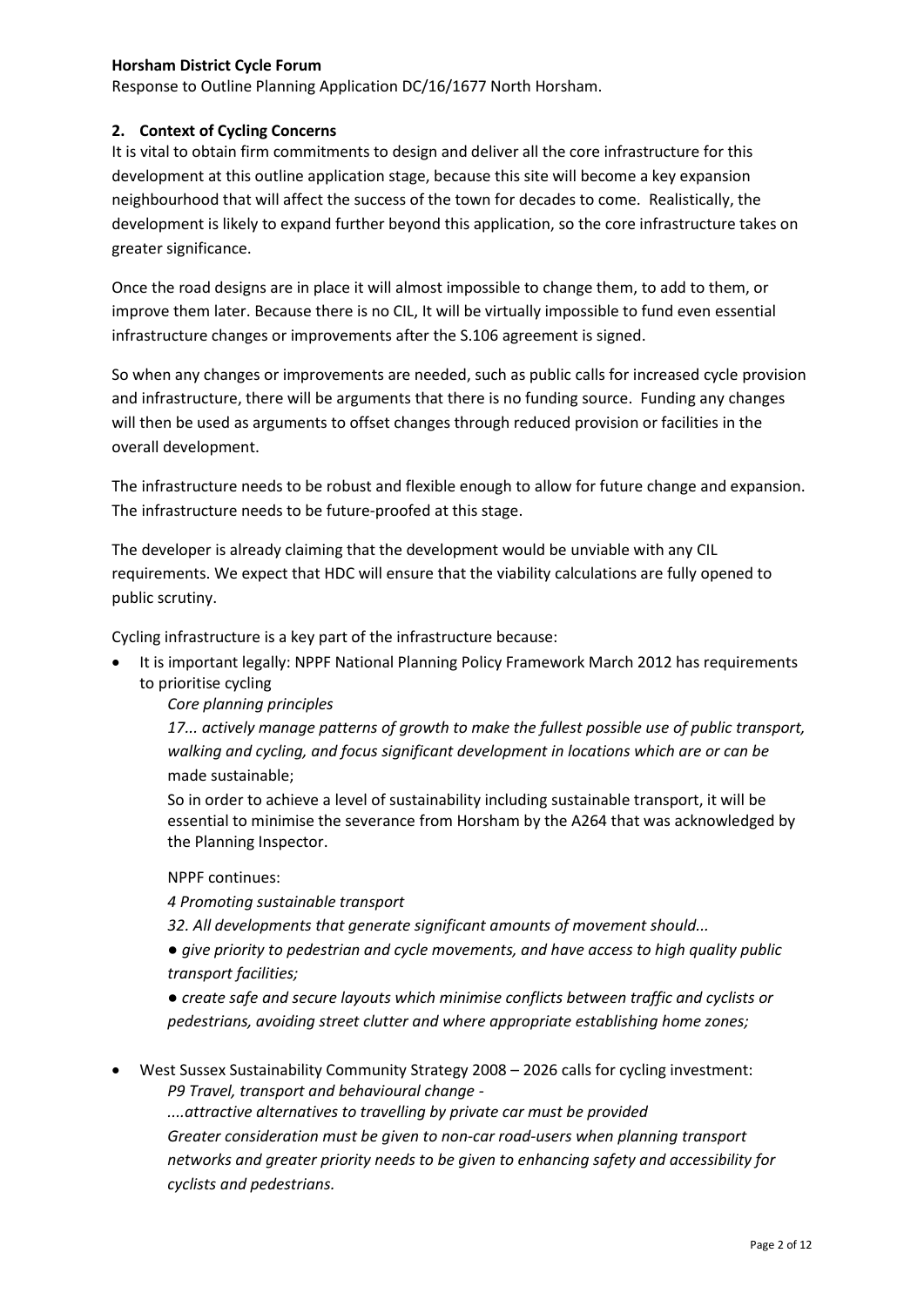Response to Outline Planning Application DC/16/1677 North Horsham.

 West Sussex Transport Plan 2011 – 2026 Feb 2011 calls for cycling investment *Our Strategies for Transport in West Sussex p vi*

*4. Improving safety, security & health ...to encourage and enable physically active travel such as walking and cycling through behaviour change initiatives and provision of information and education ...invest in new infrastructure which improves the County and creates safer conditions for all, and particularly vulnerable road users*

*1.2.2 Tackling Climate Change p10 P10/11.... maintain roads, footways, cycleways and drainage systems to a good standard ... ...invest in new cycling infrastructure particularly in our major towns but also on some multiuse, inter-urban and leisure routes*

 West Sussex County Council Guidance for Car Parking in New Residential Developments September 2010 included requirement for cycle parking,

*Type Size Cycle Provision (per unit) Houses Up to 4 rooms (1 & 2 bed) 1 space Houses 5+ rooms (3+ bed) 2 spaces Flats Up to 3 rooms (1 & 2 bed) 0.5 space (if communal storage otherwise same as 1 & 2 bed house) Flats 4+ rooms (3+ bed) 1 space*

Horsham District Cycle Forum notes that the applicant commits to meeting the WSCC minimum standards; however, these are a very poor minimum and are not in themselves sufficient to meet the requirements of NPPF and the other policy documents. If the development only delivers the WSCC minimum then residents (and visitors) will need to park and access their bikes at the back of garages and in sheds in the garden. This will make it more convenient to use a car than to use a cycle; cycle parking should be at least as convenient as car parking

The target should be indoor, ground floor cycle/pram space for each dwelling. The Forum recommends London Cycle Design Standards 2 and Cambridge cycle parking guide. The development needs cycle parking at the front of dwellings, parking space for adapted bikes, on-road cycle parking facilities and step-free internal storage for flats

We have been verbally assured by the developer in the masterplan meetings that North Horsham will be as the Liberty development at Kings Hill, yet homes here have no space to lean, let alone park a bike at the front of houses.

New WSCC Walking and Cycling strategy, (fuller notes in text body)

*In 3.2 (p15). Infrastructure Design Principles:*

*"Cycling and walking is recognised as a key part of the transport mix. All new (development) and improvement / maintenance schemes will consider, and wherever possible prioritise, the needs of cyclists and walkers"*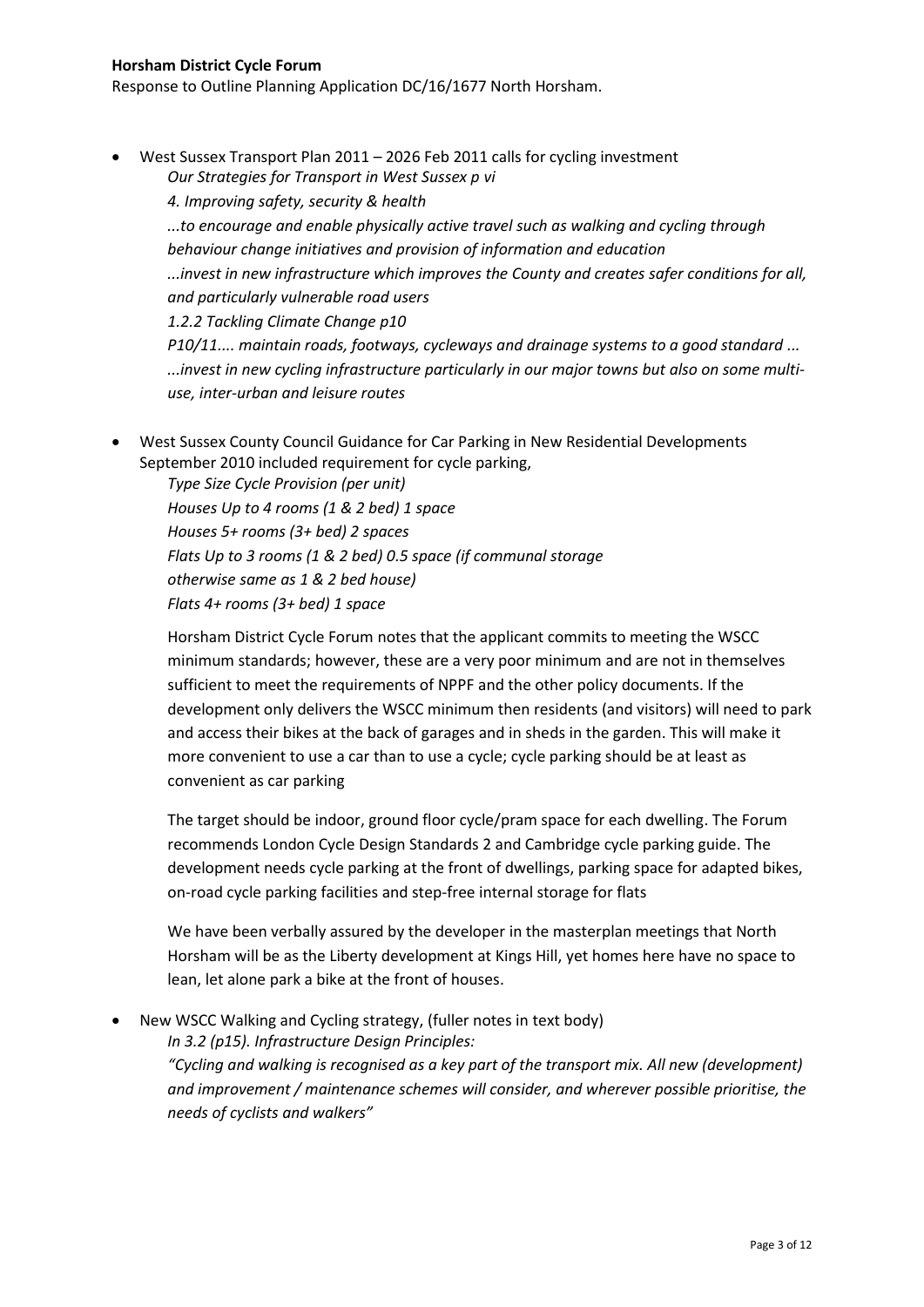Response to Outline Planning Application DC/16/1677 North Horsham.

- Horsham District Planning Framework
	- *Strategic Policy.*

*Policy 5 4. Promotes high quality transport infrastructure which enables excellent pedestrian, cycling, bus and rail and vehicle accessibility for residents, visitors and business employees;* 

# *Policy SD9 Transport Infrastructure*

*The following transport infrastructure shall be delivered in conjunction with the development and the appropriate phase: Pedestrian and Cycle* 

*1. New and where the opportunity arises, safer pedestrian and cycle crossing points of the A264 to provide connections from existing residential areas to potential facilities and to give access to the development to / from Horsham and provide the existing communities in North Horsham access to the site and the Public Rights of Way network and the countryside to the north;* 

*2. A safe crossing for cyclists completing the Horsham to Crawley cycle route.*

# *Policy 40 Sustainable Transport*

*There is commitment to developing an integrated community connected by a sustainable transport system. .... Development will be supported if it: ...*

*2. Maintains and improves the existing transport system (road, rail, cycle).* 

*3. Is integrated with the wider network of routes, including public rights of way and cycle paths....*

*5. Is located in areas where there are, or will be a choice in the modes of transport available and minimises conflicts between traffic, cyclists and pedestrians.*

# *Policy 35 Strategic Policy:*

*Climate Change Development will be supported where it makes a clear contribution... Measures which should be used to mitigate the effects of climate change include...*

*4. The use of patterns of development which reduce the need to travel, encourage walking and cycling and include good accessibility to public transport and other forms of sustainable*

*Policy 37 Sustainable Construction*

*Proposals must seek to improve the sustainability of development. To deliver sustainable design, development should incorporate the following measures ...*

*5. Be designed to encourage walking, cycling, cycle storage and accessibility to sustainable forms of transport; ...*

- Current Design Manual for Roads and Bridges (DMRB) and the forthcoming Interim Advice Note (IAN) as mentioned later regarding the preferred status of grade-separated crossings
- Local Horsham health professionals' letter to promote cycling.
- West Sussex County Council has acknowledged that it is, in national terms, a 'poor performer' on road safety improvements There is a particular problem with cycle injuries: deaths and serious injuries have doubled since 2010 and now account for approaching 1 in 5 of all collisions with an estimated annual cost of £33m in 2014 alone. The new WSCC Road Safety Framework adopts Vision Zero with an interim target of reducing Killed and Seriously Injured on roads (KSI) by 25%. This application does not address the specific measures required to achieve this improvement in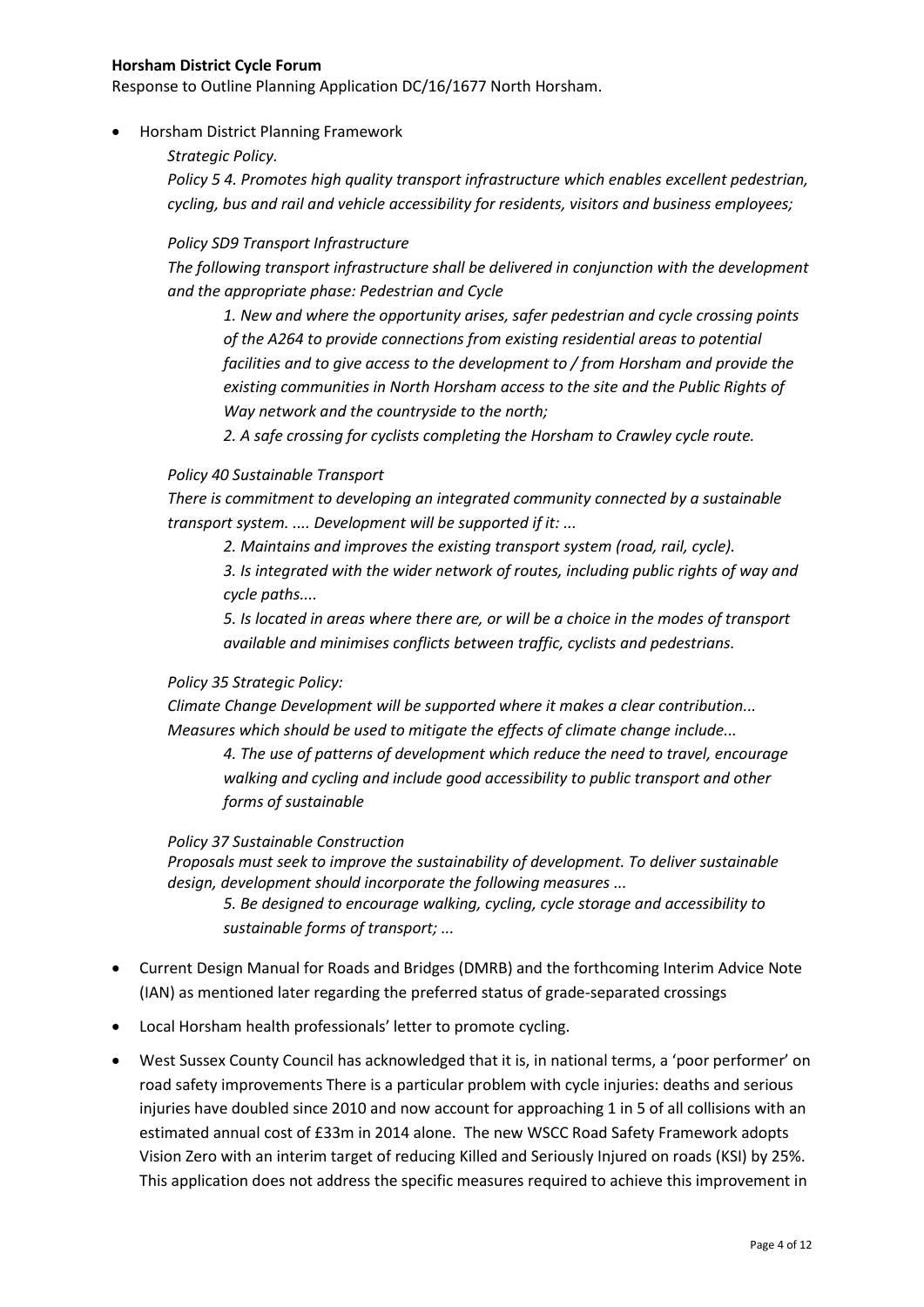Response to Outline Planning Application DC/16/1677 North Horsham.

cycle road safety. The latest 5 year period statistic for West Sussex show there have been 14 KSI and 36 of all severity, with a slight increase in Horsham.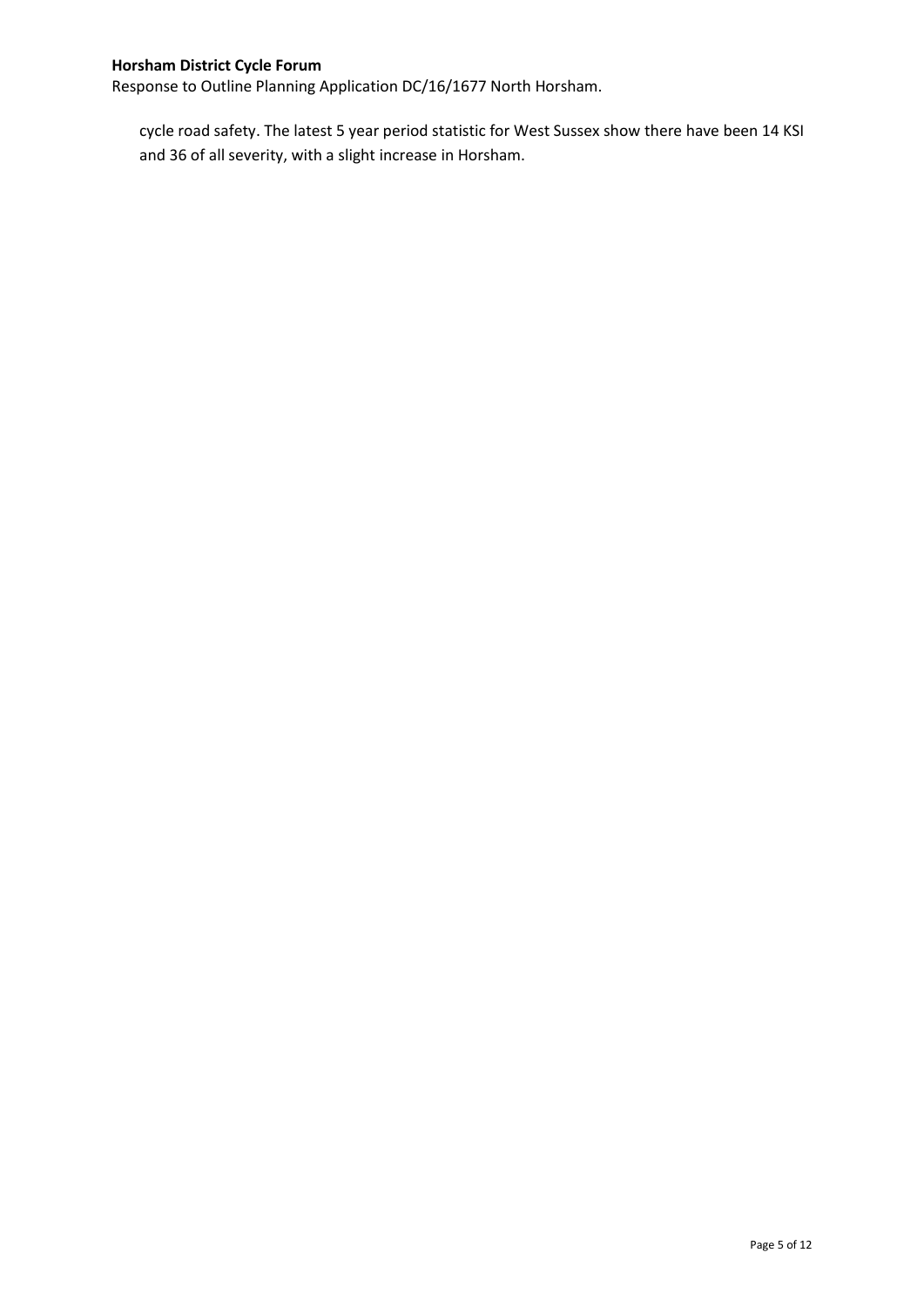Response to Outline Planning Application DC/16/1677 North Horsham.

# **3. Horsham District Cycle Forum is particularly concerned over**

- Missing infrastructure, e.g. crossings of the A264 and links into Horsham. This is a most critical issue, since no serious consideration given to underpasses.
- Inadequate quality of cycle routes e.g. poor footbridge instead of underpasses and shared-use paths instead of segregated.
- Inadequate networks of cycle routes across the development with no commitment to permeability of development land parcels
- Lack of cycle friendly junctions and reliance on roads as main cycle routes, not off-road.
- Lack of an off-carriageway lane on A264 despite the fast roundabouts.
- Missing commitments to off-site work and mitigations, such as missing link path along the northern side of the railway to Wimland Road and for access to Horsham.
- Residential cycle parking that meets only low quality standards.
- Inconsistencies between the parameter plans, particularly between the Masterplan and the Movement and Access plan, raise doubts as to what is being offered. There is a need for greater clarity over the detail that is in the outline application.
- Timings of delivery because cycle routes needs to be completed before, not after housing, needs to be clarified and be guaranteed.
- Missing link to Crawley including associated route improvements to complete the Horsham-Crawley cycle route). Already an important route, but the development of north of Horsham increases the need for this.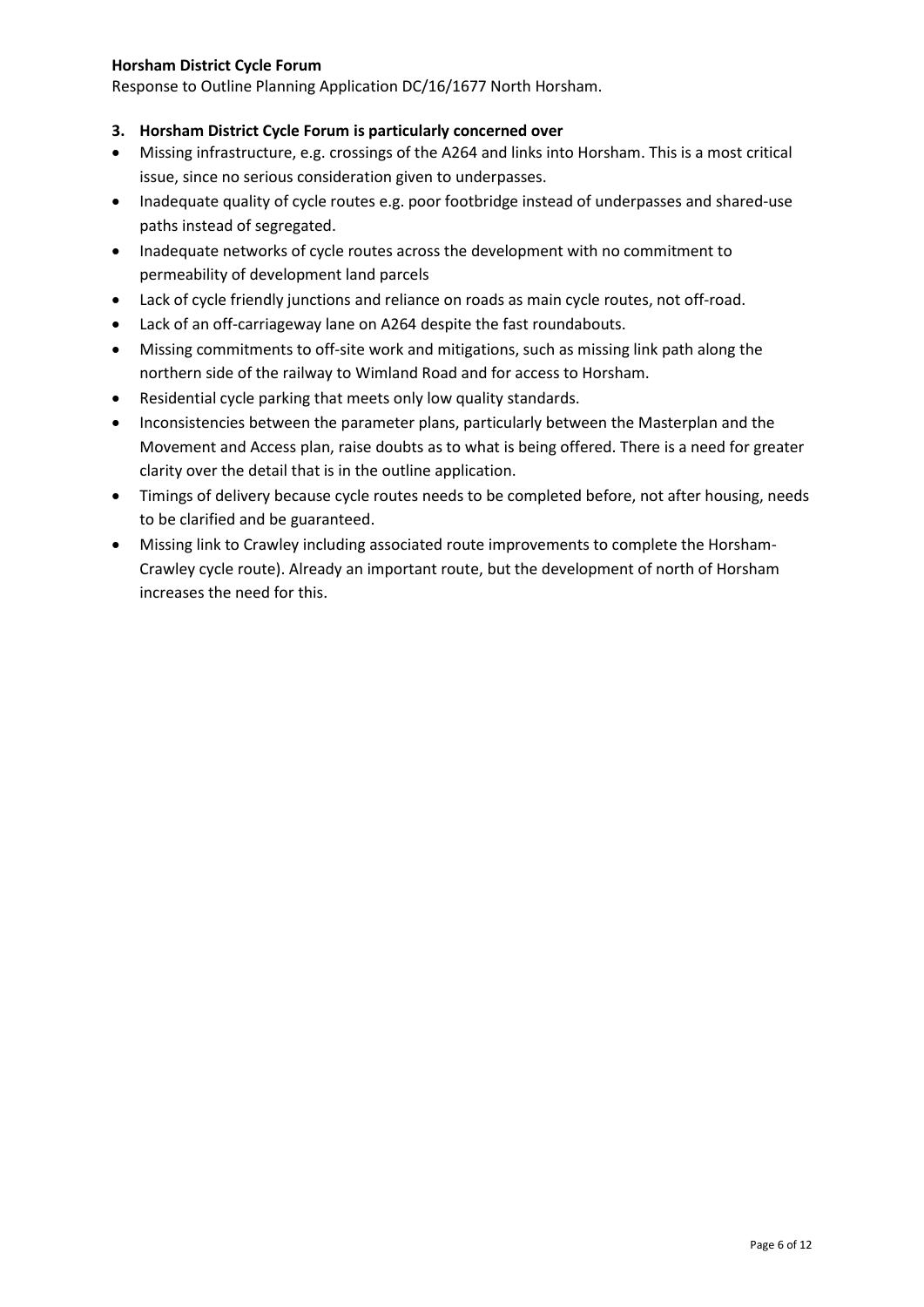Response to Outline Planning Application DC/16/1677 North Horsham.

### **4. Masterplan Surgeries and Responses**

Horsham District Cycle Forum (HDCF) are named in the Design and Access statement as taking part in one of the masterplan surgeries, p22, yet many of our concerns and difficulties still remain with this application. There has been little improvement since HDCF raised the issues so it appears that HDCF's views have not been taken on board to achieve the reasonable commitments to building safe, accessible and high quality facilities across the development and for access routes across the A264

# **5. West Sussex Strategy for Walking and Cycling**

The application needs to take into account the current and newly adopted West Sussex Strategy for Walking and Cycling which exists "to provide guidance in support of prioritising cycling and walking infrastructure in new development" (p2)

There is insufficient in the Site Wide Framework Travel Plan to support the approach. There needs to be Cycling Transport analysis to provide details and understand the cycling. There is nothing in the current documentation that focuses on cycling, or that shows any interest in describing, or delivering, let alone prioritising cyclists. 4.1.1 lists items that "could be included" but no commitments. This must be rectified with firm designs and commitments as part of this infrastructure outline planning application.

The stated objectives of this West Sussex Strategy for Walking and Cycling are:

*"1 To ensure that cycling and walking are recognised as important travel modes and therefore part of the transport mix* 

*2 To make cycling and walking the natural choice for shorter journeys (such as journeys to school), or as part of a longer journey* 

*3 To reduce the number of people cycling and walking killed or seriously injured on our roads* 

*4 To support economic development* 

*5 To reduce congestion by encouraging and enabling people to travel without a car" (p4) In 3.2 (p15). Infrastructure Design Principles:*

*"Cycling and walking is recognised as a key part of the transport mix. All new (development) and improvement / maintenance schemes will consider, and wherever possible prioritise, the needs of cyclists and walkers"* 

*Routes and facilities in built up areas which are designed primarily to (p16):* 

*Re-allocate road space and improve safety at junctions on key distributor roads and public transport hubs* 

*Manage traffic speeds (where appropriate with 20mph limits), through traffic and safety at junctions in residential streets* 

*Create safer links to encourage sustainable journeys in particular travel to and from schools, employment sites, leisure destinations and transport hubs* 

*Give Cycle / Walking priority at junctions where appropriate (p18)*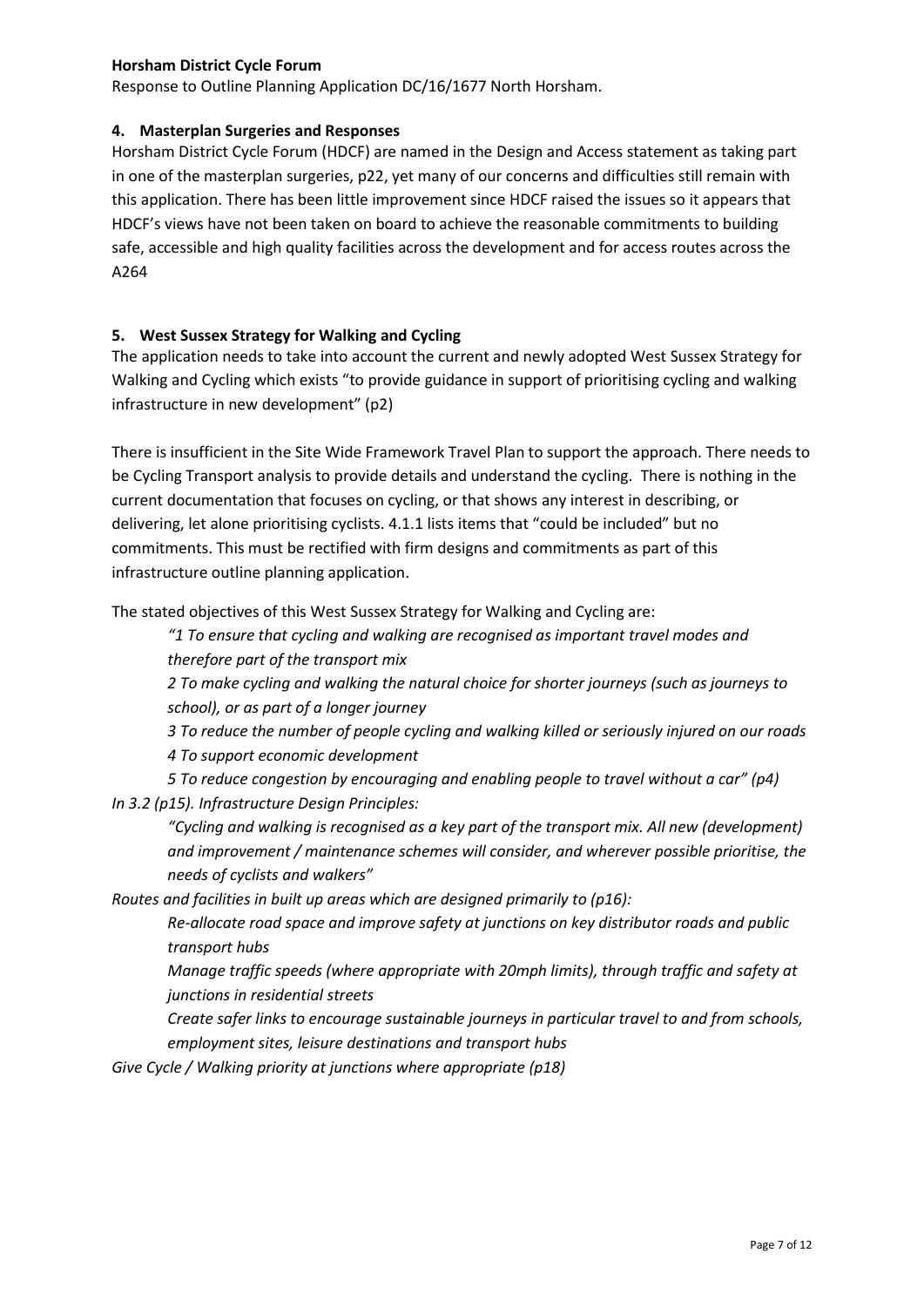Response to Outline Planning Application DC/16/1677 North Horsham.

# **6. Cycling Promises**

The Design and Access statement (p134) claims that Horsham already has an excellent cycle network. This is **not true**: the current West Sussex Local Transport Plan, LTP3 2011-2026, states on page 60:

*The current provision of pedestrian and cycling facilities throughout the District, and in particular within Horsham, are not sufficient to support and maintain sustainable travel. This is because much of the network is disjointed and suffers from inadequate signing, safe crossing points and poor surfacing.* 

Horsham District Cycle Forum, users of the network, also regards the cycle network in Horsham as inadequate and share these concerns. Even now the network being is incrementally reduced, as is currently happening in Parsonage Road. The existing network in Horsham is a low baseline and the applicant's aspirations should be far in excess of this. It is a legal requirement through NPPF to prioritise cycling and an obligation for new developments under the West Sussex Strategy for Walking and Cycling.

The Forum is concerned that the 'promises' for cycling look rather uncommitted and some appear to be dependent on the railway station proceeding.

There are promising design guidelines which imply off-road cycle tracks alongside main roads but these are not reflected in the actual proposals for the roads and junctions. Having looked at the cycle provision in Kings Hill which Liberty told the Forum was indicative of their plans for North of Horsham, we are concerned that this site falls well short of current best practice. For example there is heavy reliance on traditional roundabouts with flared arms which have poor cycle safety records, cycle lanes that stop short of junctions, leaving cyclists unprotected at the most dangerous points to slow or dismount and use the pavement.

The application is outline only. This means that apart from the "access to the A264, Rusper Road, Old Holbrook and Langhurstwood Road" as described on the parameter plans, everything else could change or be omitted entirely. The statements for cycling infrastructure need to be clear and unambiguous, with commitments that are conditions to the outline planning permission so they cannot be dropped or reduced at a later date.

On a wider scale, the applicant is already claiming that more s.106 money will make the development unviable and has reduced the amount of affordable housing that they stated to the planning inspector they would definitely provide. There are no commitments; indeed there is the likelihood that to get any improved cycle infrastructure this will be presented as coercion requiring a direct cut to funding other social needs.

# **7. Timescales**

Timings on infrastructure delivery are very important. These cycleways need to be built in advance of the housing so that new residents can cycle from day one, not several years down the line when the connecting paths are built. Not all the cycleways are actually 'promised' -some are dependent on the railway station going ahead, many details are part of future planning applications and some routes are rather ambiguously marked as footpaths.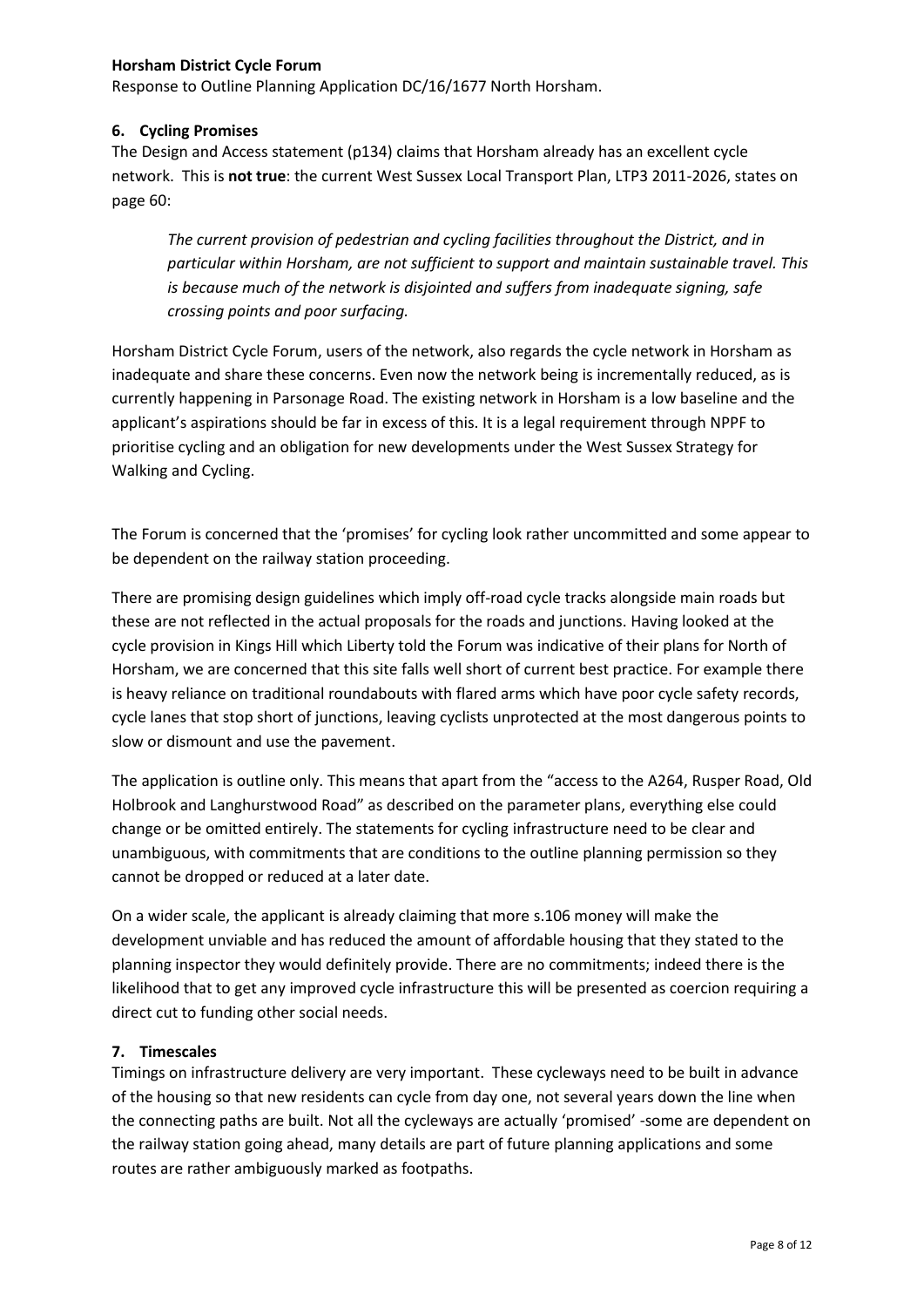Response to Outline Planning Application DC/16/1677 North Horsham.

It is particularly important that the "Missing Link to Crawley" delivered much sooner than is otherwise likely to happen. The Forum want commitments for the cycle links to be delivered ahead of the housing.

The applicant, Liberty, does say in its application that it is its ambition to deliver the infrastructure early, so there is no reason not to achieve early completion as a condition.

### **8. Cycling Links to Horsham**

The documents make the outrageous claim that North Horsham will be a settlement that "fits seamlessly with Horsham".

The Inspector specifically said that there would be severance, directly refuting this claim. In his Report on the Examination into the HDPF he stated that "..*there would clearly be some sense of separation from the existing urban area of Horsham, safe crossings for pedestrians and cyclists across the A264 could be provided at grade or by bridge; an existing underpass would be retained. Other traffic management ..[is needed].. to provide better pedestrian and cycle access to Horsham town centre."*

There is a major dual carriageway (A264) dividing Horsham from North of Horsham which was specifically designed to be a northern limit to developments.

The current proposals have not mitigated, removed or resolved the A264 as a barrier to access.

### **9. Lack of Proper Crossings for the A264 Remains a Major Issue**

These needs to safe, convenient, and compliant with Highways England Interim Advice Notices

To improve cycling access there need to be at least two underpasses beneath the A264 for easy flow of cyclists and pedestrians, in addition to the crossings. The Forum have the following document explaining why underpasses are preferred: [http://www.hdcf.org.uk/wp](http://www.hdcf.org.uk/wp-content/uploads/2015/07/Why-underpasses.pdf)[content/uploads/2015/07/Why-underpasses.pdf](http://www.hdcf.org.uk/wp-content/uploads/2015/07/Why-underpasses.pdf)

Underpasses are supported by HDPF Policy 40 Sustainable Transport where there is a need to *6. ... minimises conflicts between traffic, cyclists and pedestrians22.* Which is achieved by underpasses linking to the existing network and so *...Minimises the distance people need to travel...*

Underpasses are used safely and successfully in Horsham (under the Dinnant Link road), North Street Subway, to the Horsham golf club and also the newly created tunnel under the M23 at Handcross. All are safe and not intimidating when properly designed and maintained. It is possible to install an underpass over a single weekend, see the A12 near Arnhem on <https://www.youtube.com/watch?v=btOE0rcKDC0>

Overall the development fails to resolve the severance problems created by the A264, solutions that should be a prerequisite for this development to proceed. Requests have been voiced directly to Liberty at masterplan and community group meetings yet there remain missed opportunities to provide cycle underpasses at different points along the dual carriageway. Instead it is proposed that there are to be signalised at-grade crossings which will slow traffic yet does not provide a satisfactory cycling alternative.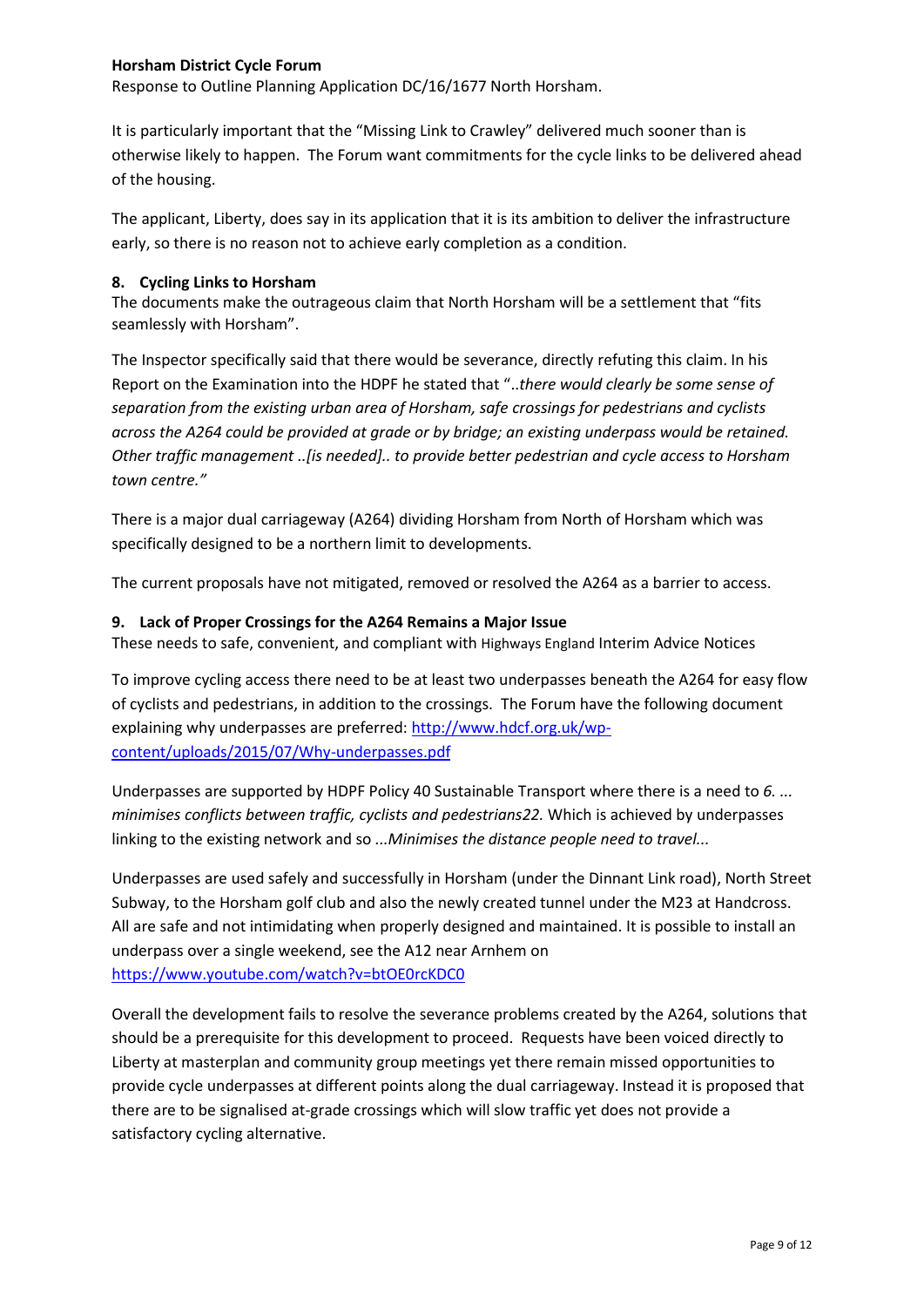Response to Outline Planning Application DC/16/1677 North Horsham.

These issues must be resolved, not compromised-out and lost. Cyclists need more crossings than cars, in order to use the network of path and routes adjacent to the road, not fewer crossing which are then restricted to main road intersections.

The Highways England Interim Advice Note, due out imminently, directly contradicts Liberty's assertion that at-grade crossings of the A264 are preferred and will be a material consideration when the issue of cycle crossings is considered

# <http://www.aldercross.com/cms/uploads/SoRSA/John%20Parkin.pdf>

The bridge described in the documents as a PROPOSED FOOTBRIDGE & FOOTWAY IMPROVEMENTS, links at both ends to footways only, so it is clearly a footbridge only. The width is not scaled but unlikely to be the 4m needed for pedestrian and cyclist shared use. The section indicates a 3m only footway width with unmade surface which is inadequate in material and width for cyclist and pedestrians. The 10m cyclist visibility splays are shown entirely on the road, implying that cyclists are expected on-carriageway, not off-carriage way.

# **10. Cycling Specifics**

- Needs comprehensive network of cycle and pedestrian routes both North-South and East-West. Currently the Illustrative Masterplan indicates numerous routes along both axis, however the definitive Movement and Access plan shows only a very few routes, mainly east-west and an inadequate network of non-vehicular traffic .The Movement and Access plan needs to be changed to illustrative to ensure that the Masterplan layout become the definitive plan.
- As a result of this Masterplan and the Movement and Access plan confusion there are conflicts and a lack of clarity on what is for cycling and what is for pedestrians only.
- Need pedestrian and cycle routes around the outskirts of the site, to encourage exercise and also to reinforce the boundary lines.
- Need commitments to full permeability of each development land parcels into the network of pedestrian and cycle routes
- Need commitments to dedicated cycle tracks on primary routes these should be part of the infrastructure and part of this application.
- Need cycle lanes on secondary roads these should also be part of the infrastructure and part of this application
- Need commitments to build cycle friendly junctions
- Need confirmation of construction of the route under the bypass bridge adjacent to the railway line (the Missing Link).
- Cycle Parking and cycle storage need to be defined and form commitments for detailed applications to deliver. Cycle storage and parking needs to be in excess of WSCC standards that are outdated and woefully low.
- Need commitments to cycle route material, and design standards confirmation.
- The off-road paths appear to be standard shared-use. HDCF want to see kerb-separated routes with tarmac for cycling (like the Coton path or Dutch provision) instead of the usual UK provision (discontinuous paths, weak foundations, sharp bends, inadequate verges, gravel in many places, barriers). The applicant must give commitments on standards and finishes that meet the cycling requirements.
- The issue concerning waste lorries mixing with cycles on residential roads remains unresolved.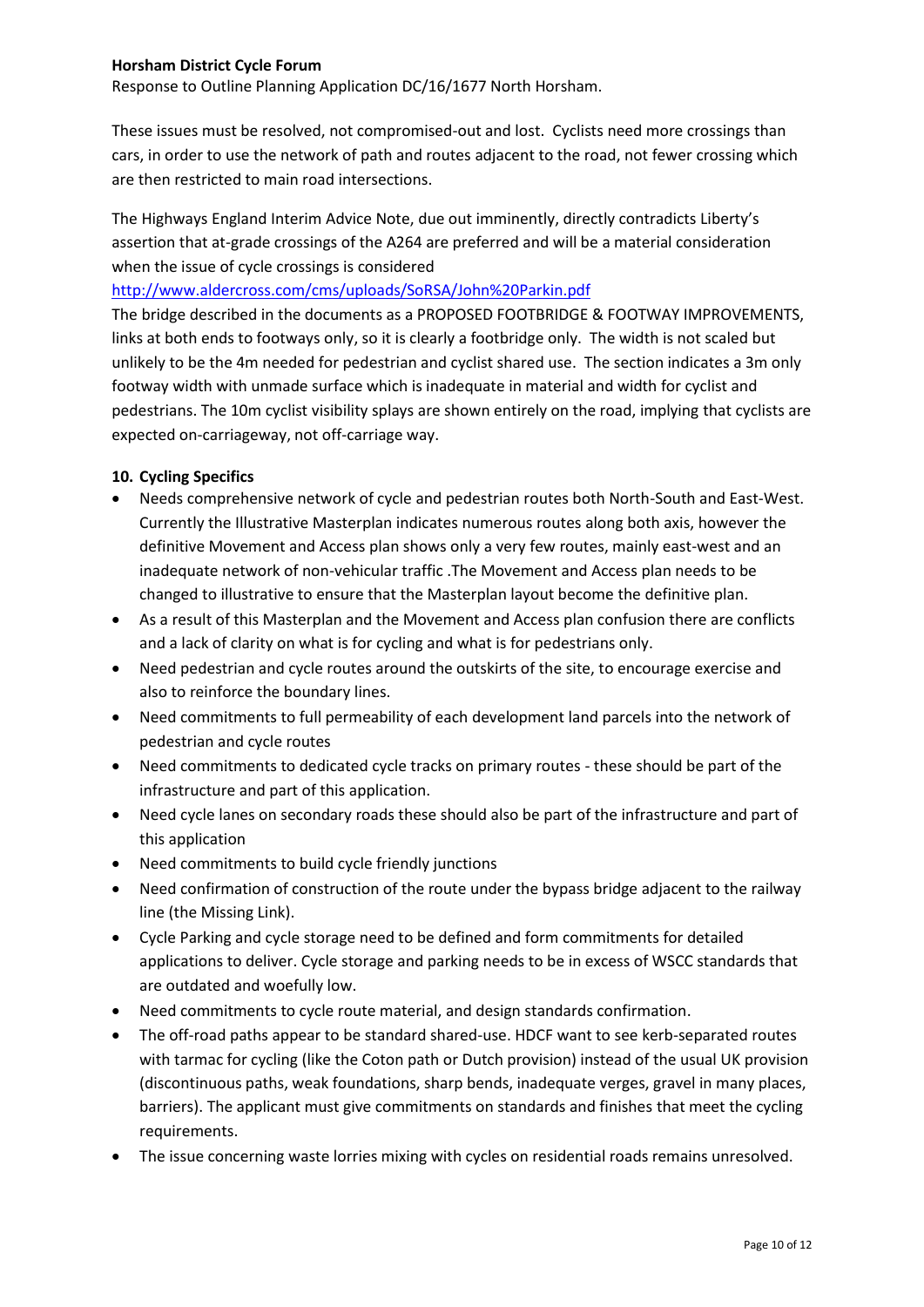Response to Outline Planning Application DC/16/1677 North Horsham.

- Need confirmation that there are no plans to close the Wimland Road level crossing and that should any proposal arise, then it will be strongly opposed by the developer and Horsham District Council. Closure would present serious problem for cycling between the western side of Horsham and Rusper.
- The plans for the Missing Link look acceptable but there must be a commitment and include conditions to ensure delivery of the list which are currently described as: "could include" – cutting back vegetation, lighting and surfacing"
- Delivery timescale needs to be a commitment, since even though it is on the parameter plan, it could possibly be withdrawn if the station does not happen.

### **11. Missing Link between Horsham and Crawley**

There needs to be confirmation of the construction of the Missing Link to Crawley including associated route improvements to complete the Horsham-Crawley cycle route. This is already an important route, but the development of North of Horsham increases the need for this. This needs to be delivered early, before residents start moving in, before the railway station and regardless of whether the railways station goes ahead. The link to Wimland Road should follow the direct route alongside the railway line. This is most direct, level and convenient for cycling, it allows the rest of the field to continue to be used for agriculture until it is needed by the developers. It also ensures that there is a route continuously available which is safely out of the way of the building work.

There is a flooding risk to this route under the A264 adjacent to the railway line which the developer needs to address the issue and provide drainage or pumping as necessary. We note the commitment to 3m wide, lit and sealed path.

#### **12. Rat-running and Shortcuts**

There does not appear to be any more action proposed to stop rat-running in the lanes to the north which is of such concern to Rusper residents and will also affect cyclists. They are only promising to 'monitor' with traffic calming if necessary. This issue needs to be clearly and addressed with commitments as to how to prevent rat running and with it KSIs.

The "emergency access" onto Wimland Rd must be bike and tricycle friendly to allow cycle access, but not cars for shortcuts –reflective bollards with 1.5m clear gap between them are effective.

The earlier plan was for 300+ waste lorries per day to go through the western housing estate and this proposal still appears to be in place. This is not an acceptable route.

#### **13. Wimland Road Level Crossing**

We are concerned that the level crossing in Wimlands Road may be closed to vehicles as a result of the construction of the railway station. This is especially important for people cycling (or walking) to and from the eastern part of Roffey or cycling around the east side of Horsham. We would seek assurances that if this occurred for any reason then the crossing will remain open for cyclists and pedestrians. to cross safely at this point. A push button arrangement similar to the one at Warnham station would be one option to achieve this.